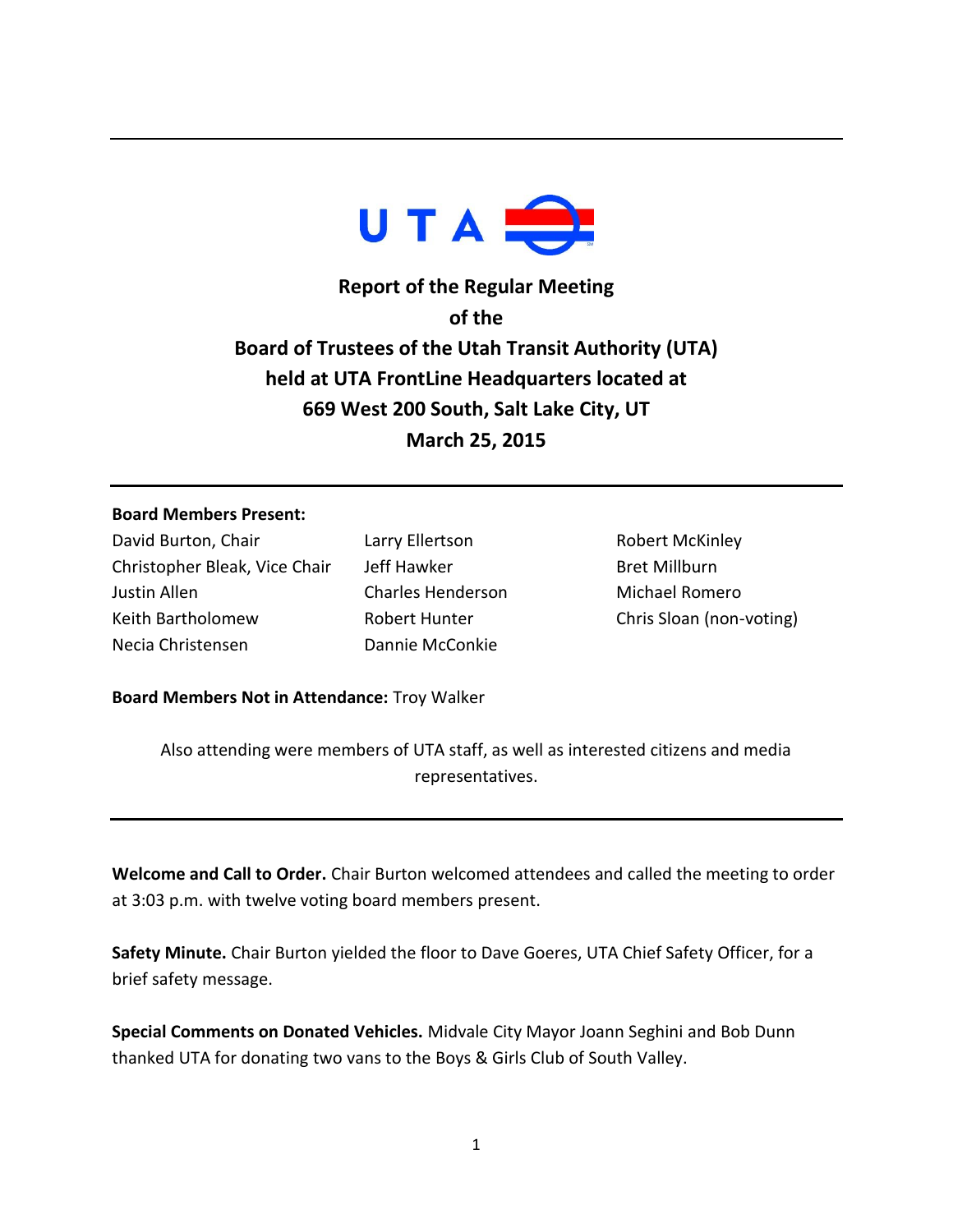**Update from Wasatch Front Regional Council.** Andrew Gruber, Executive Director of the Wasatch Front Regional Council, spoke briefly on the passage of HB362.

Trustee Henderson joined the meeting at 3:18 p.m.

**Recognition of Operators Achieving Three Million Accident-Free Miles.** Michael Allegra, UTA President and CEO, recognized a number of operators who have driven three million accidentfree miles in UTA vehicles.

**Public Comment.** Public comment was given by Michael T. Packard, George Chapman, and Tammi Diaz.

**Closed Session.** Chair Burton indicated there were matters to be discussed in closed session. A motion to move into closed session was made by Vice Chair Bleak and seconded by Trustee McKinley. The motion carried by unanimous consent with thirteen aye votes and the board moved into closed session at 3:42 p.m.

**Open Session.** A motion to return to open session was made by Vice Chair Bleak and seconded by Trustee Henderson. The motion carried by unanimous consent with twelve aye votes and the board returned to open session at 5:09 p.m.

Trustee Bartholomew left the meeting at 5:09 p.m. during closed session. Trustee Sloan left the meeting at 5:10 p.m.

**Action Taken Regarding Matters Discussed in Closed Session.** Action taken regarding matters discussed in closed session was recorded by voting on resolutions outlined in the "Action Items" section of the meeting agenda.

## **Action Items.**

**R2015-03-05: Compensation Report.** Monica Whalen with the Employers Council delivered a presentation on the Total Compensation Comparison Report. A motion to approve the resolution and define UTA's market median for newly hired executive staff at 90% of the labor market median to be paid in accordance with UTA Corporate Compensation Policy 6.7.5.1 which additionally defines the "Average of the Labor Market" as +/-15% of the labor market median was made by Vice Chair Bleak and seconded by Trustee Christensen. The motion carried by unanimous consent with twelve aye votes.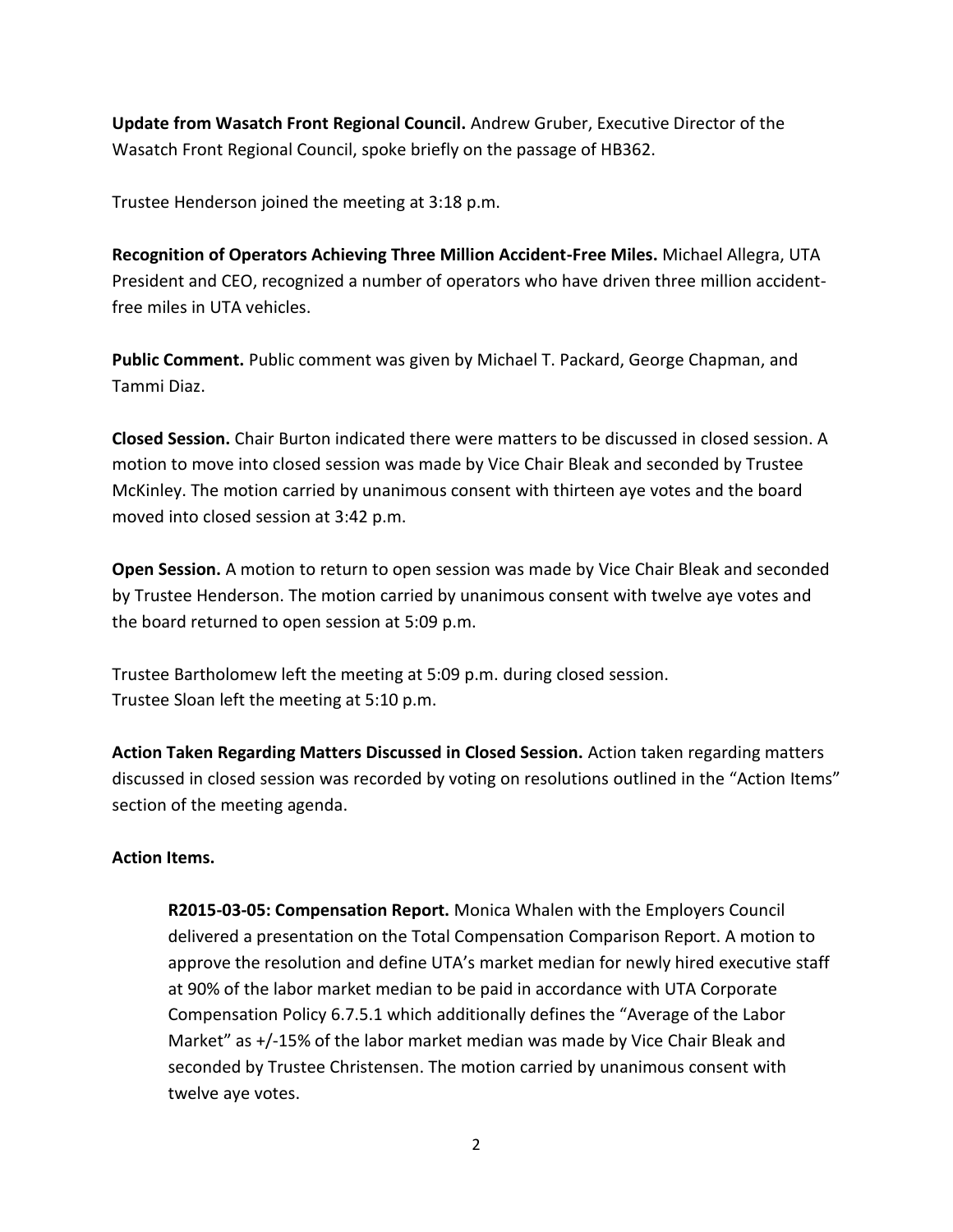**R2015-03-06: Appointment of New General Counsel.** The resolution appointing Jayme L. Blakesley as UTA's general counsel was summarized. A motion to approve the resolution was made by Trustee McKinley and seconded by Trustee Romero. The motion carried by unanimous consent.

**Oath of Office.** Rebecca Cruz, UTA Manager of Board Relations, administered the oath of office to Jayme L. Blakesley.

**R2015-03-07: Recognition of Service.** Chair Burton summarized the resolution which recognized Bruce Jones for the service he provided UTA as its general counsel. A motion to approve the resolution was made by Trustee Henderson and seconded by Trustee Ellertson. The motion carried by unanimous consent.

Trustee Christensen left the meeting at 5:20 p.m.

**Policy 1.4.1a: Property Acquisition. Policy 1.4.1b: Property Encumbrance. Policy 1.3.4: Quality Transportation. Policy 2.1.1: GM Global Limitations. Policy 2.1.8: Service Stabilization Fund. Policy 2.2.2: Property. Policy 3.1.1: Linkage Among the Board, the Authority and Its Personnel. Policy 4.3.2: Media Relations.**

A motion to carry forward policies 1.4.1a, 1.4.1b, 1.3.4, 2.1.1, 2.1.8, 2.2.2, 3.1.1, and 4.3.2; R2015-03-01: Capital Lease Parameters Resolution; R2015-03-02: Transfer of Rolling Stock; the Annual Safety Compliance Report; R2015-03-03: Real Estate Property Disposition; and R2015-03-04: Final 2015 Goals to the next board meeting was made by Trustee Ellertson and seconded by Trustee Hunter. The motion carried by unanimous consent with eleven aye votes.

**President/CEO Report.** Mr. Allegra distributed his monthly meeting report.